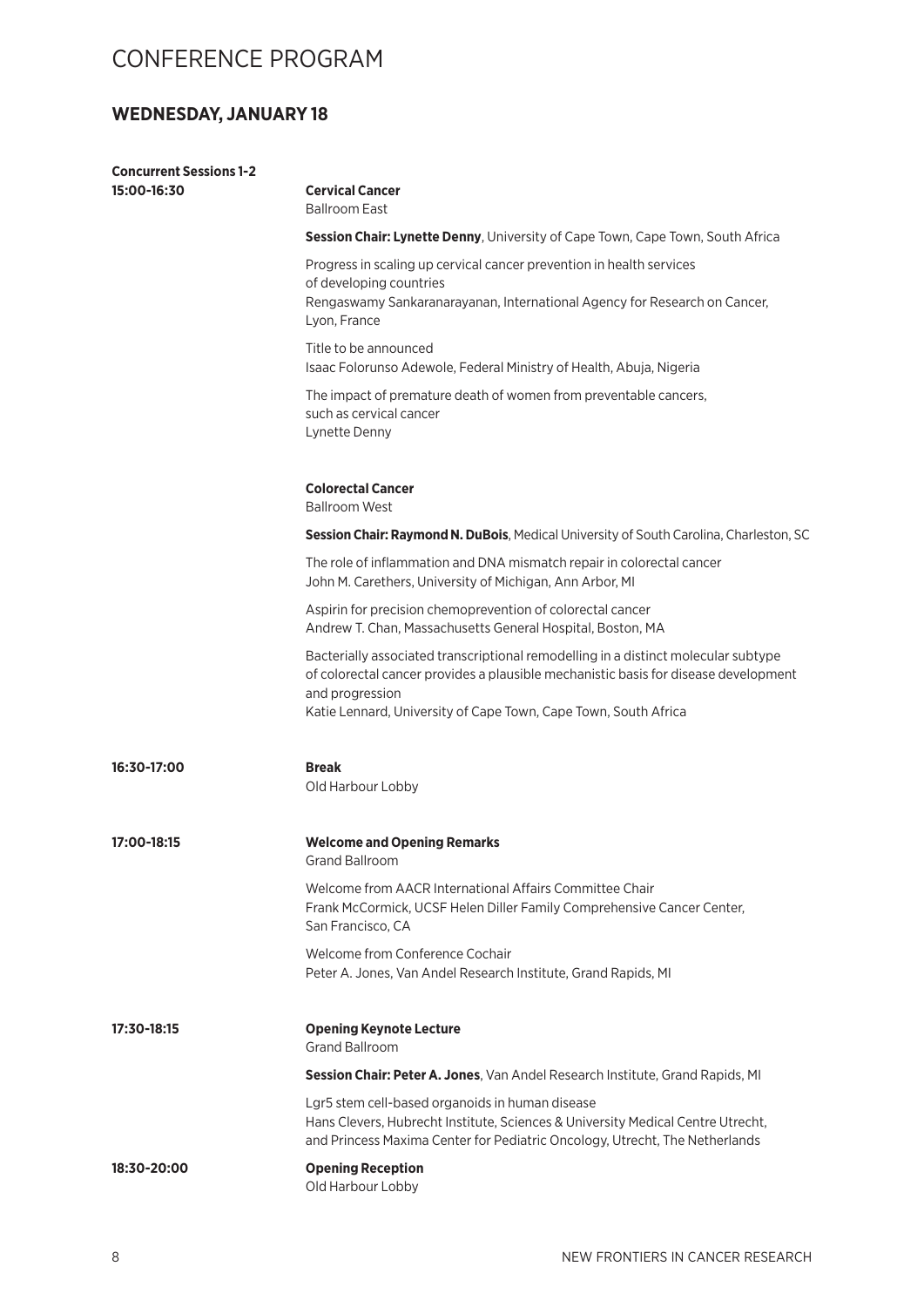#### **THURSDAY, JANUARY 19**

| 7:30-8:15   | <b>Panel Discussion / Daily Preview</b><br><b>Grand Ballroom</b>                                                                                                                                                                                                                                 |
|-------------|--------------------------------------------------------------------------------------------------------------------------------------------------------------------------------------------------------------------------------------------------------------------------------------------------|
|             | Moderator: Timothy Rebbeck, Dana-Farber Cancer Institute, Boston, MA                                                                                                                                                                                                                             |
|             | <b>Panelists:</b><br>Peter W. Atadja, University of Health and Allied Sciences, Ho, Volta, Ghana<br>John M. Carethers, University of Michigan, Ann Arbor, MI<br>Lynette Denny, University of Cape Town, Cape Town, South Africa<br>Bruno Sangro, Clinica Universidad de Navarra, Pamplona, Spain |
| 8:30-10:00  | <b>Plenary Session 1: Genomic Medicine</b><br><b>Grand Ballroom</b>                                                                                                                                                                                                                              |
|             | <b>Session Chair: John D. Carpten,</b><br>University of Southern California Keck School of Medicine, Los Angeles, CA                                                                                                                                                                             |
|             | Accelerating precision cancer medicine through clinical computational oncology<br>Eliezer M. Van Allen, Dana-Farber Cancer Institute, Brookline, MA                                                                                                                                              |
|             | The genetics and genomics of African esophageal cancer<br>Christopher G. Mathew, University of the Witwatersrand, Johannesburg, South Africa                                                                                                                                                     |
|             | Genomic insight on inflammation and prostate cancer etiology<br>Rick A. Kittles, University of Arizona Cancer Center, Tucson, AZ                                                                                                                                                                 |
|             | Title to be announced<br>John D. Carpten                                                                                                                                                                                                                                                         |
| 10:00-10:30 | <b>Break</b><br>Old Harbour Lobby                                                                                                                                                                                                                                                                |
| 10:30-12:00 | <b>Plenary Session 2: DNA Repair</b><br><b>Grand Ballroom</b>                                                                                                                                                                                                                                    |
|             | <b>Session Chair: Feyruz V. Rassool,</b><br>University of Maryland School of Medicine, Baltimore, MD                                                                                                                                                                                             |
|             | Oxidized 5-methylcytosine: At the interface of epigenetics and DNA repair<br>Gerd P. Pfeifer, Van Andel Research Institute, Grand Rapids, MI                                                                                                                                                     |
|             | Targeting DNA repair in cancer therapy<br>Alan D. D'Andrea, Dana-Farber Cancer Institute, Harvard Medical School, Boston, MA                                                                                                                                                                     |
|             | Combination of DNA methyltransferase and PARP inhibitors as a novel therapy<br>strategy for multiple cancers: Key data in AML and triple negative breast cancer<br>Feyruz V. Rassool                                                                                                             |
| 12:15-15:00 | Poster Session A / Lunch<br>Old Harbour Lobby/Diaz/DeGama                                                                                                                                                                                                                                        |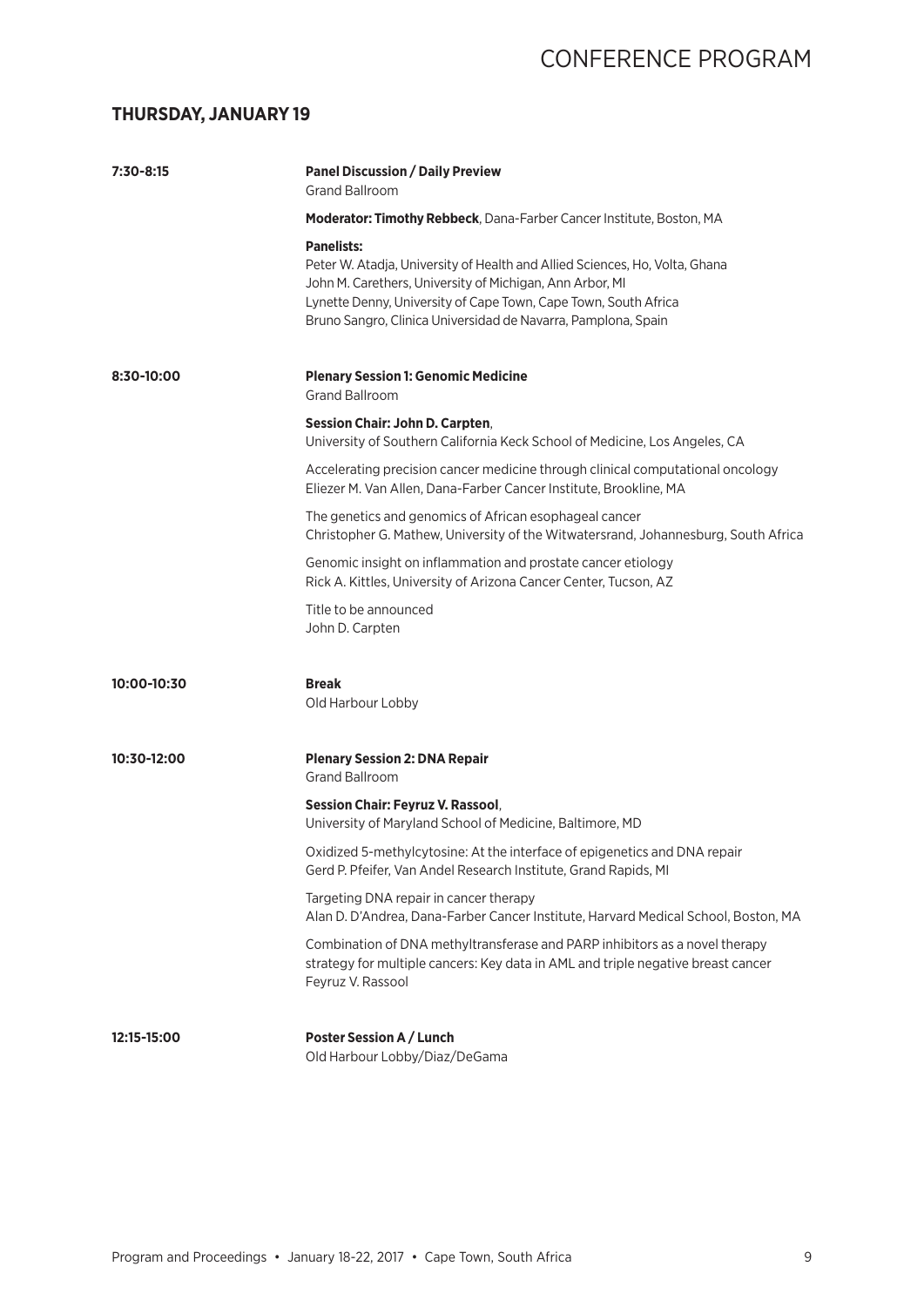| 15:00-16:30               | <b>Plenary Session 3: Epigenetics</b><br><b>Grand Ballroom</b>                                                                                        |
|---------------------------|-------------------------------------------------------------------------------------------------------------------------------------------------------|
|                           | Session Chair: Stephen B. Baylin,<br>Johns Hopkins University School of Medicine, Baltimore, MD                                                       |
|                           | Targeting human endogenous retroviruses for epigenetic therapy<br>Peter A. Jones, Van Andel Research Institute, Grand Rapids, MI                      |
|                           | Multiple targetable pathways for epigenetic therapy<br>Jean-Pierre J. Issa, Fels Institute, Temple University School of Medicine,<br>Philadelphia, PA |
|                           | Title to be announced<br>Stephen B. Baylin                                                                                                            |
| 16:30-16:45               | <b>Break</b><br>Old Harbour Lobby                                                                                                                     |
| 16:45-18:15               | <b>Plenary Session 4: Molecular Targets</b><br><b>Grand Ballroom</b>                                                                                  |
|                           | Session Chair: Peter W. Atadja,<br>University of Health and Allied Sciences, Ho, Volta, Ghana                                                         |
|                           | New ways of targeting Ras<br>Frank McCormick, UCSF Helen Diller Family Comprehensive Cancer Center,<br>San Francisco, CA                              |
|                           | Moving towards precision medicine for melanoma<br>Richard M. Marais, Cancer Research UK Manchester Institute,<br>Manchester, United Kingdom           |
|                           | Targeting the PRC2 complex through EED for anticancer therapy<br>Peter W. Atadja                                                                      |
| 18:15                     | Evening Off / Dinner on Own                                                                                                                           |
| <b>FRIDAY, JANUARY 20</b> |                                                                                                                                                       |

**7:30-8:15 Panel Discussion / Daily Preview** Grand Ballroom **Moderator: Timothy Rebbeck**, Dana-Farber Cancer Institute, Boston, MA **Panelists:** Christopher G. Mathew, University of the Witwatersrand, Johannesburg, South Africa Lorelei A. Mucci, Harvard School of Public Health, Boston, MA Luiz F. Zerbini, International Centre for Genetic Engineering and Biotechnology, Cape Town, South Africa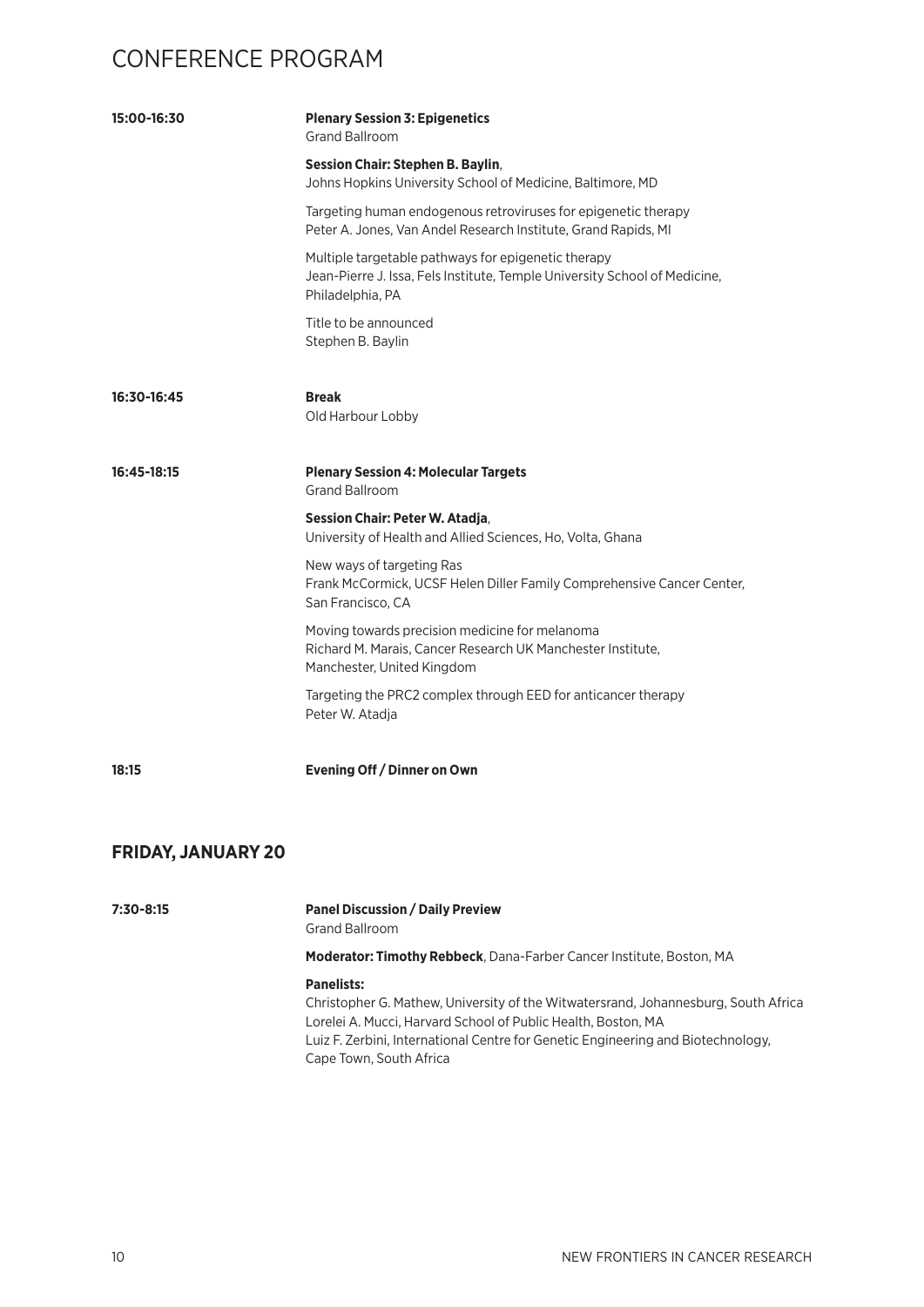| $8:20 - 9:20$ | <b>Mentoring Roundtables</b>                                                                                                                                                   |
|---------------|--------------------------------------------------------------------------------------------------------------------------------------------------------------------------------|
|               | Peter A. Jones, Van Andel Research Institute, Grand Rapids, MI<br>$\bullet$                                                                                                    |
|               | Frank McCormick, UCSF Helen Diller Family Comprehensive Cancer Center,<br>$\bullet$<br>San Francisco, CA                                                                       |
|               | Lucile L. Adams-Campbell, Georgetown Lombardi Comprehensive<br>$\bullet$<br>Cancer Center, Washington, DC                                                                      |
|               | Peter W. Atadja, University of Health and Allied Sciences, Ho, Volta, Ghana<br>$\bullet$                                                                                       |
|               | Richard M. Marais, Cancer Research UK Manchester Institute, Manchester, England<br>$\bullet$                                                                                   |
|               | Jennifer Moodley, University of Cape Town, Cape Town, South Africa<br>$\bullet$                                                                                                |
|               | Olufunmilayo I. Olopade, University of Chicago Medical Center, Chicago, IL<br>$\bullet$                                                                                        |
| $9:20 - 9:30$ | <b>Break</b><br>Old Harbour Lobby                                                                                                                                              |
| 9:30-11:00    | <b>Concurrent Sessions 3-4</b>                                                                                                                                                 |
|               | <b>Prostate Cancer</b><br><b>Ballroom East</b>                                                                                                                                 |
|               | Session Chair: Timothy Rebbeck, Dana-Farber Cancer Institute, Boston, MA                                                                                                       |
|               | Multimodal genomics to improve precision for prostate cancer medicine<br>Robert G. Bristow, Princess Margaret Cancer Centre, University Health Network,<br>Toronto, ON, Canada |
|               | Emerging signaling pathways in prostate cancer therapy<br>Luiz F. Zerbini, International Centre for Genetic Engineering and Biotechnology,<br>Cape Town, South Africa          |
|               | Title to be announced<br>Lorelei A. Mucci, Harvard School of Public Health, Boston, MA                                                                                         |
|               | <b>Liver Cancer</b><br><b>Ballroom West</b>                                                                                                                                    |
|               | Session Chair: Anthony B. El-Khoueiry,<br>University of Southern California Keck School of Medicine, Los Angeles, CA                                                           |
|               | The scourge of hepatocellular cancer in Africa<br>Eduard Jonas, University of Cape Town, Cape Town, South Africa                                                               |
|               | Targeted therapies for hepatocellular carcinoma<br>Bruno Sangro, Clinica Universidad de Navarra, Pamplona, Spain                                                               |
|               | Title to be announced<br>Anthony B. El-Khoueiry                                                                                                                                |
| 11:00         | Free Time / Lunch on Own                                                                                                                                                       |
| 12:00-17:30   | Optional Afternoon Tour: Robben Island and the Robben Island Museum                                                                                                            |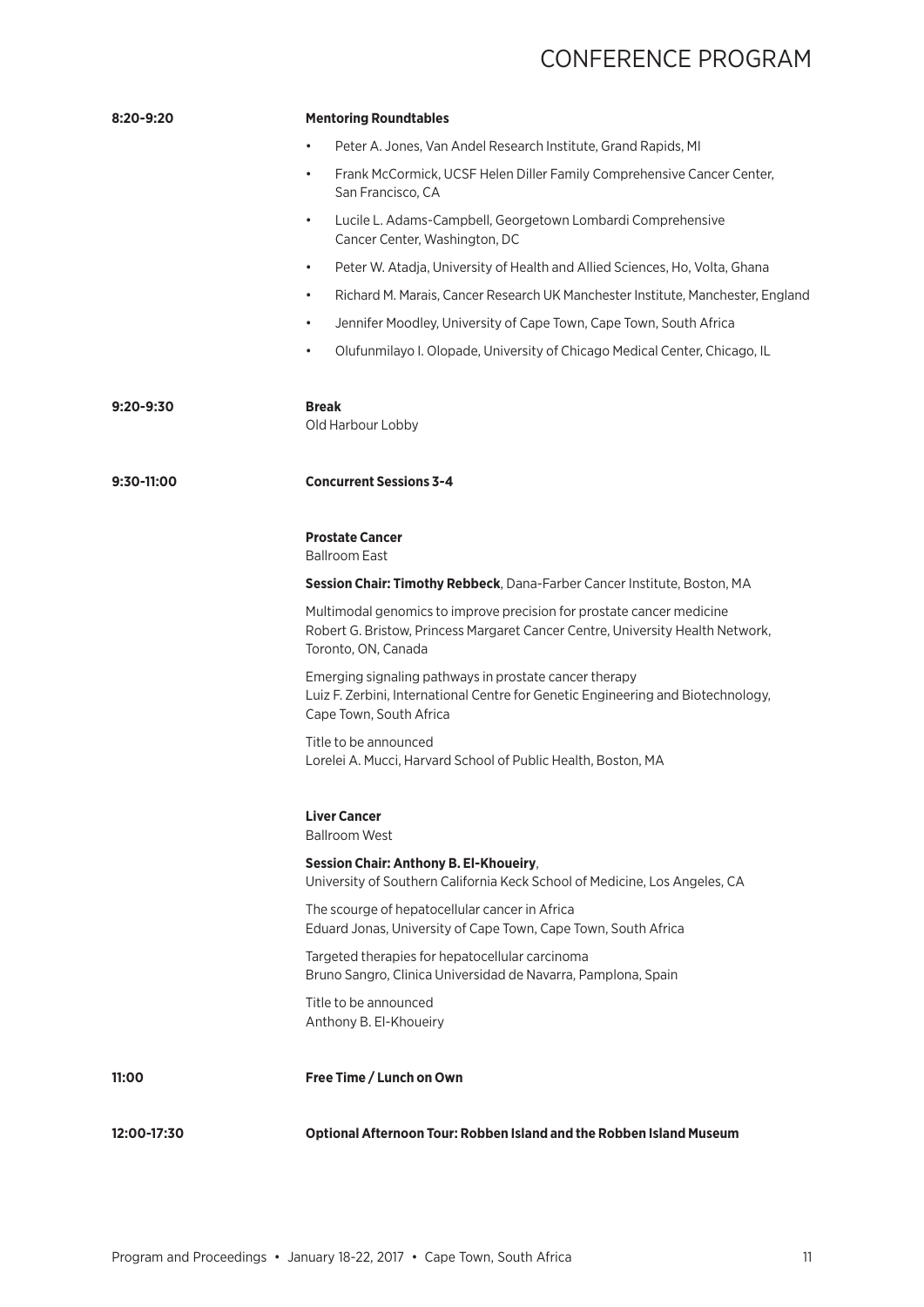#### **SATURDAY, JANUARY 21**

| 7:30-8:15   | <b>Panel Discussion / Daily Preview</b><br><b>Grand Ballroom</b>                                                                                                                                                                                                                                                 |
|-------------|------------------------------------------------------------------------------------------------------------------------------------------------------------------------------------------------------------------------------------------------------------------------------------------------------------------|
|             | Moderator: Timothy Rebbeck, Dana-Farber Cancer Institute, Boston, MA                                                                                                                                                                                                                                             |
|             | <b>Panelists:</b><br>Nancy E. Davidson, Fred Hutchinson Cancer Research Center, Seattle, WA<br>Raymond N. DuBois, Medical University of South Carolina, Charleston, SC<br>Jay A. Levy, University of California, San Francisco, CA<br>Olufunmilayo I. Olopade, University of Chicago Medical Center, Chicago, IL |
| 8:30-10:00  | <b>Plenary Session 5: Immunotherapy</b><br><b>Grand Ballroom</b>                                                                                                                                                                                                                                                 |
|             | Session Chair: Jolanda de Vries.<br>Radboud University Nijmegen Medical Centre, Nijmegen, Netherlands                                                                                                                                                                                                            |
|             | A novel cancer-testis antigen protein microarray for autoimmune profiling in cancers:<br>Diagnosis, stratification, and treatment monitoring<br>Jonathan M. Blackburn, University of Cape Town, Cape Town, South Africa                                                                                          |
|             | Deciphering immune regulation and recognition at the tumor site<br>Sergio Quezada, University College London Cancer Institute, London, England                                                                                                                                                                   |
|             | Title to be announced<br>Jolanda de Vries, Radboud University Nijmegen Medical Centre, Nijmegen,<br><b>Netherlands</b>                                                                                                                                                                                           |
| 10:00-10:30 | <b>Break</b><br>Old Harbour Lobby                                                                                                                                                                                                                                                                                |
| 10:30-12:00 | <b>Plenary Session 6: Prevention</b><br><b>Grand Ballroom</b>                                                                                                                                                                                                                                                    |
|             | <b>Session Chair: Lucile L. Adams-Campbell,</b><br>Georgetown Lombardi Comprehensive Cancer Center, Washington, DC                                                                                                                                                                                               |
|             | CXCL1 is critical for premetastatic niche formation and metastasis in colorectal cancer<br>Raymond N. DuBois, Medical University of South Carolina, Charleston, SC                                                                                                                                               |
|             | Precision prevention: Leveraging genomics to improve cancer control<br>Timothy Rebbeck, Dana-Farber Cancer Institute, Boston, MA                                                                                                                                                                                 |
|             | Metabolic syndrome and breast cancer risk among black women: An exercise intervention<br>Lucile L. Adams-Campbell                                                                                                                                                                                                |
| 12:15-15:00 | <b>Poster Session B / Lunch</b><br>Old Harbour Lobby/Diaz/DeGama                                                                                                                                                                                                                                                 |